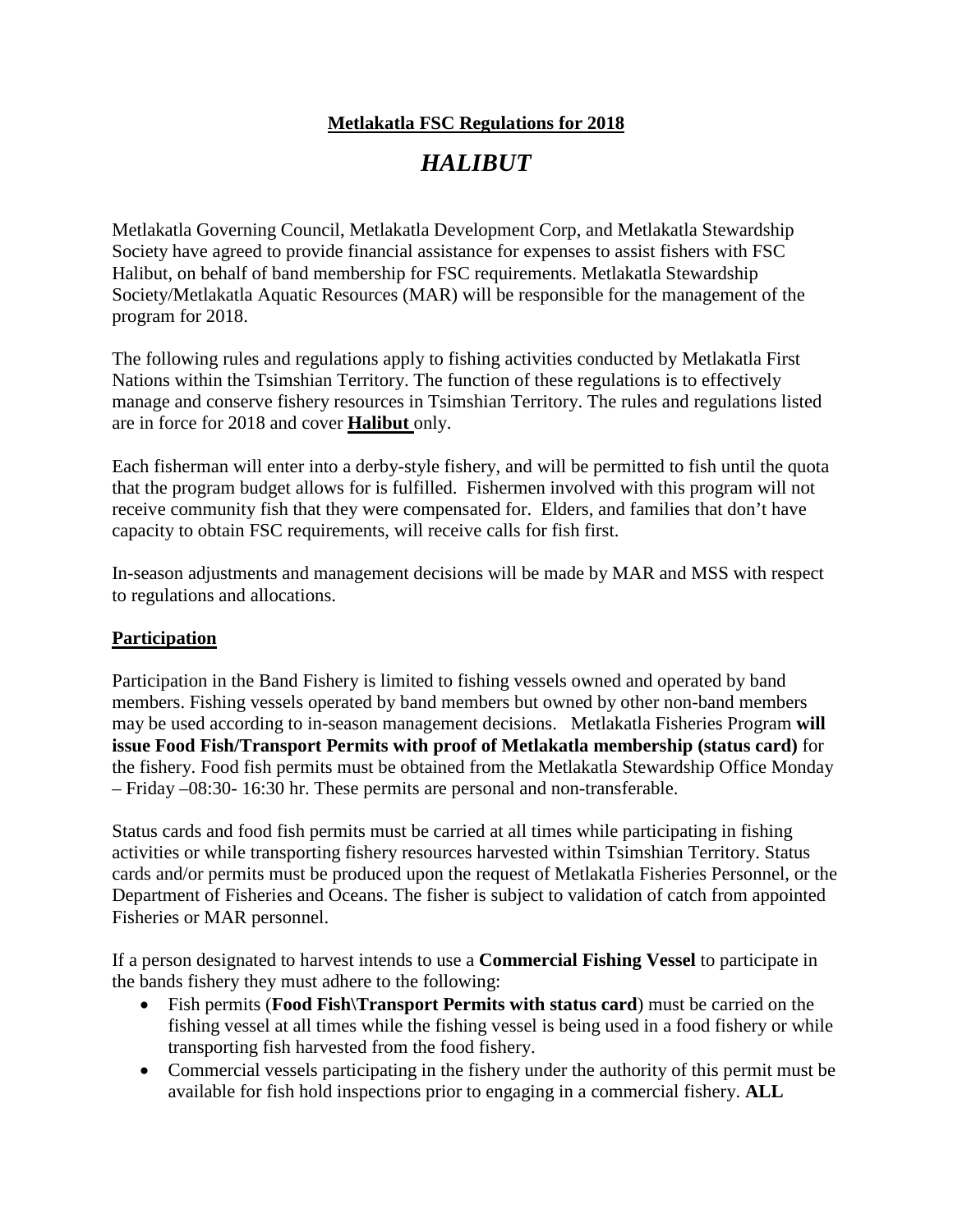#### **FISHING VESSELS WILL REQUIRE HOLD INSPECTIONS BEFORE AND AFTER DELIVERIES.**

#### • **All fishers must comply with commercial regulations with respect to FSC fishing.**

The fisher must accurately **record all species and number of each species** caught, including incidental catch. Fishers are encouraged to keep all bycatch for FSC purposes. However, this FSC distribution program does not allow for these bycatch species to be compensated for.

### **REGULATIONS**

**All fish must be off-loaded in Metlakatla or in Prince Rupert at the Metlakatla Dock between 8:30 am – 4:30 pm.**

**All Fishers must follow Department of Transport Canada's list of safety supplies and safety regulations for their vessel size. MSS/MFP will not be held liable or responsible for fishers not complying with ANY safety regulations Under DOT.** 

**QUALITY; Fishers must have sufficient quality ice prior to any FSC fishing when engaged in fishing activity longer then 24hrs . Fishers will not be compensated for any fish of low quality or fish returned by members within 24 hours.**

**Fishers are not responsible for distribution of fish; Fish validators/ MFP staff will be solely responsible for all distributions to band members. Fishers will not qualify for receiving any fish from the compensation program, priority will be for elders, and members who do not have the capacity to obtain FSC requirments.**

**All payments will be made to the skipper or designated fisher of the fishing vessel. The skipper or designated fisher will be responsible for payment of crew and all operational costs.** 

**All catch validated by Wednesday will be processed for payment on Friday (by-weekly). Please allow for up to one week before payment is processed. Fishers must be prepared to store/hold ON ICE any undistributed Halibut overnight if Metlakatla Fisheries Program staffs are not available.**

**1. Halibut Fishers must hail into Metlakatla Fisheries Program at least 2 hours prior to commencement of fishing and one hour prior to landing.**